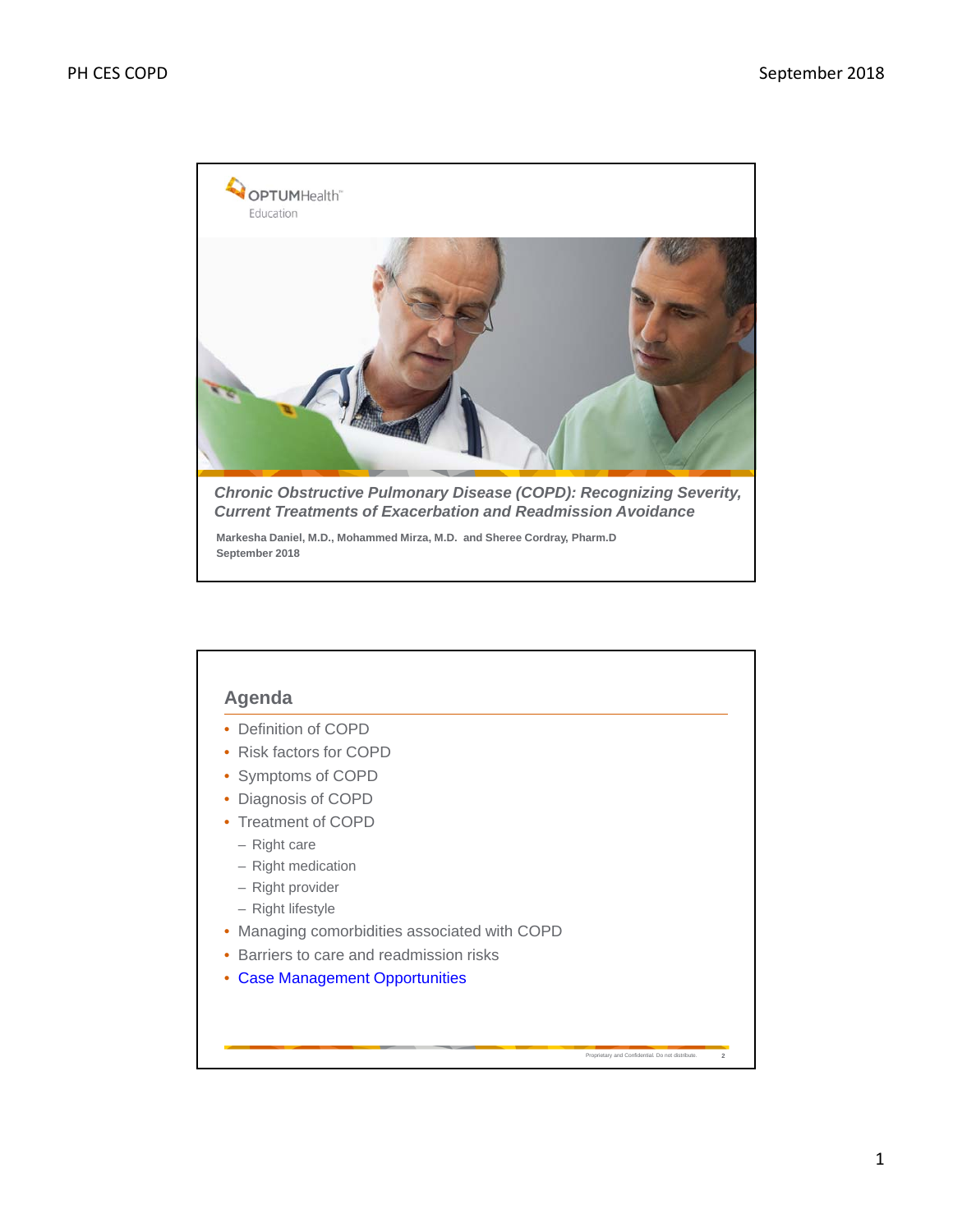# **Objectives**

**At the end of this activity, participants should be able to:**

- Explore clinical features, risk factors, screening, prevention, evaluation and treatment of COPD.
- Recognize the severity of exacerbation and strategies to prevent readmission of individuals with COPD.
- State the impact physical and behavioral health has on COPD.
- Discuss the pharmacologic and nonpharmacologic treatments for managing COPD.
- Discuss the importance of a multidisciplinary approach when managing individuals with COPD.

Proprietary and Confidential. Do not distribute. **3**

#### and Confidential. Do not distribute **Care Management of COPD** Right Provider • *PCP* • *Pulmonologist* • *Pulmonary Rehab Program* • *Behavioral Health* Right Medications • *LABA* • *LAMA* • *SABA* • *Inhaled Corticosteroids (ICS)*  • *Combined Therapy* Right Care • *Monitoring Side Effects* • *Identifying Cause of COPD* • *Identifying and Monitoring Symptoms* • *Having COPD Action Plan* • *Immunizations* • *Palliative Care/Hospice* • **Oxygen** Right Lifestyle • *Smoking Cessation* • *Limit Exposure to Triggers* • *Nutrition* • *Exercise* • *Achieve and Maintain Healthy Weight* • *Avoid ETOH Abuse*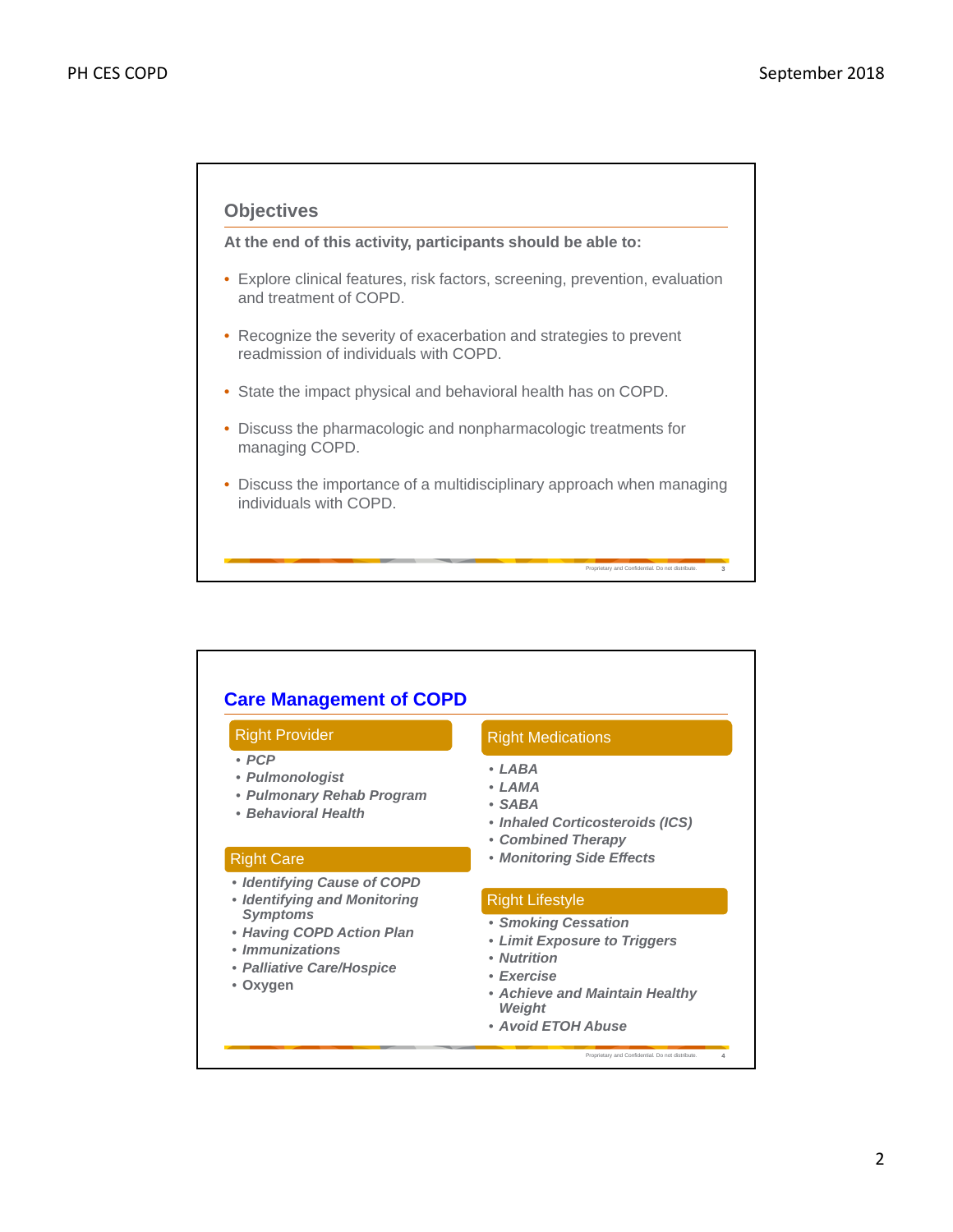

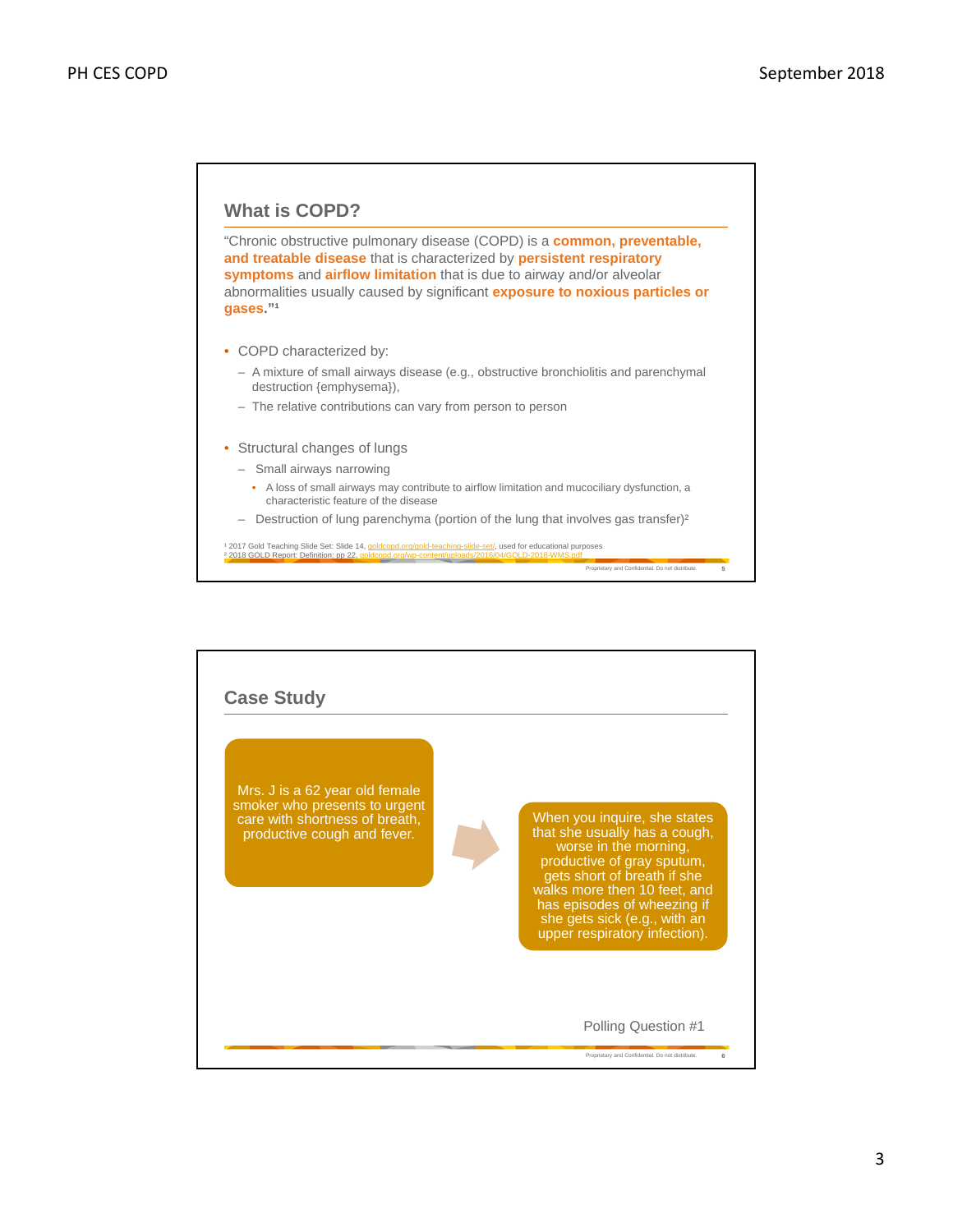

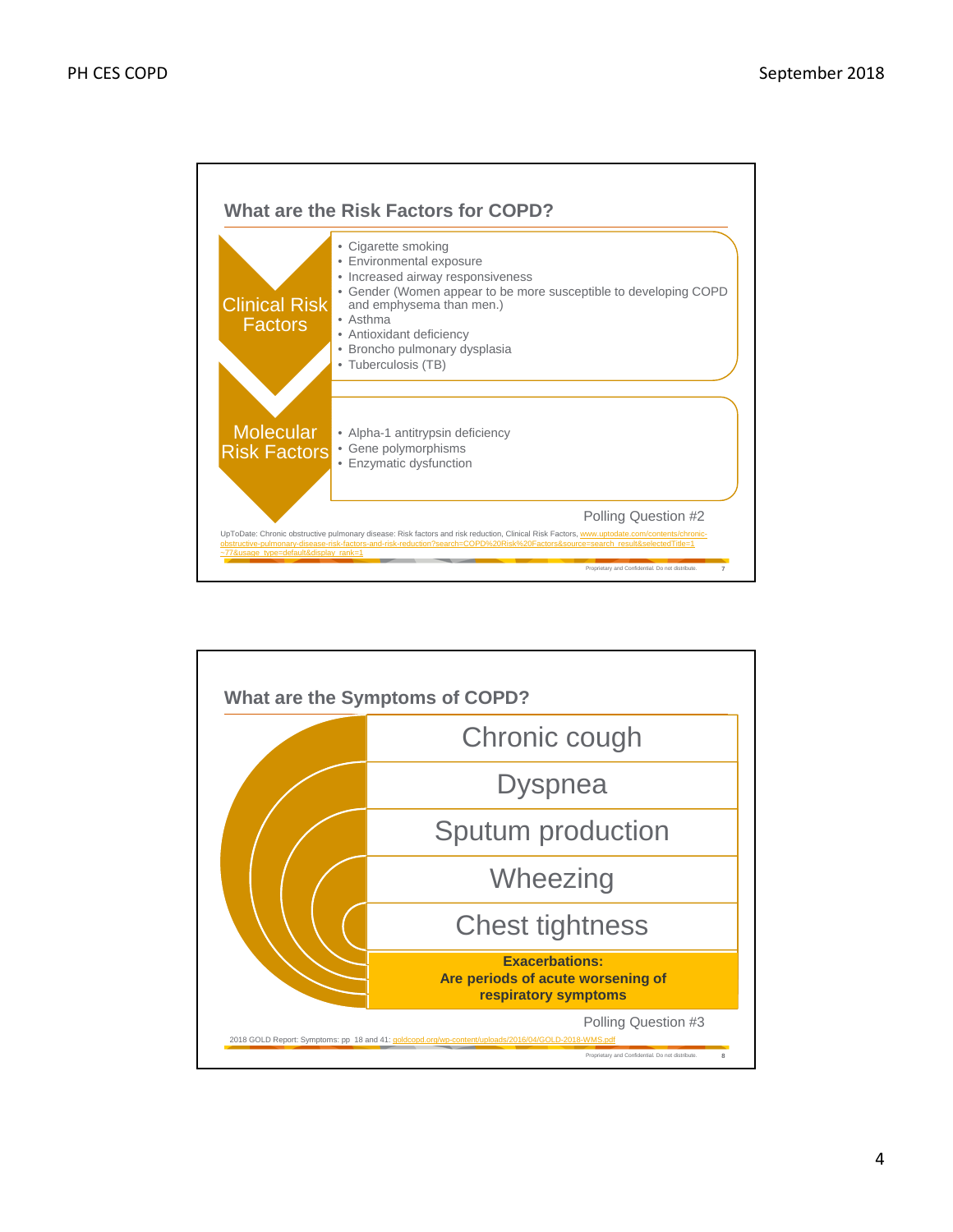

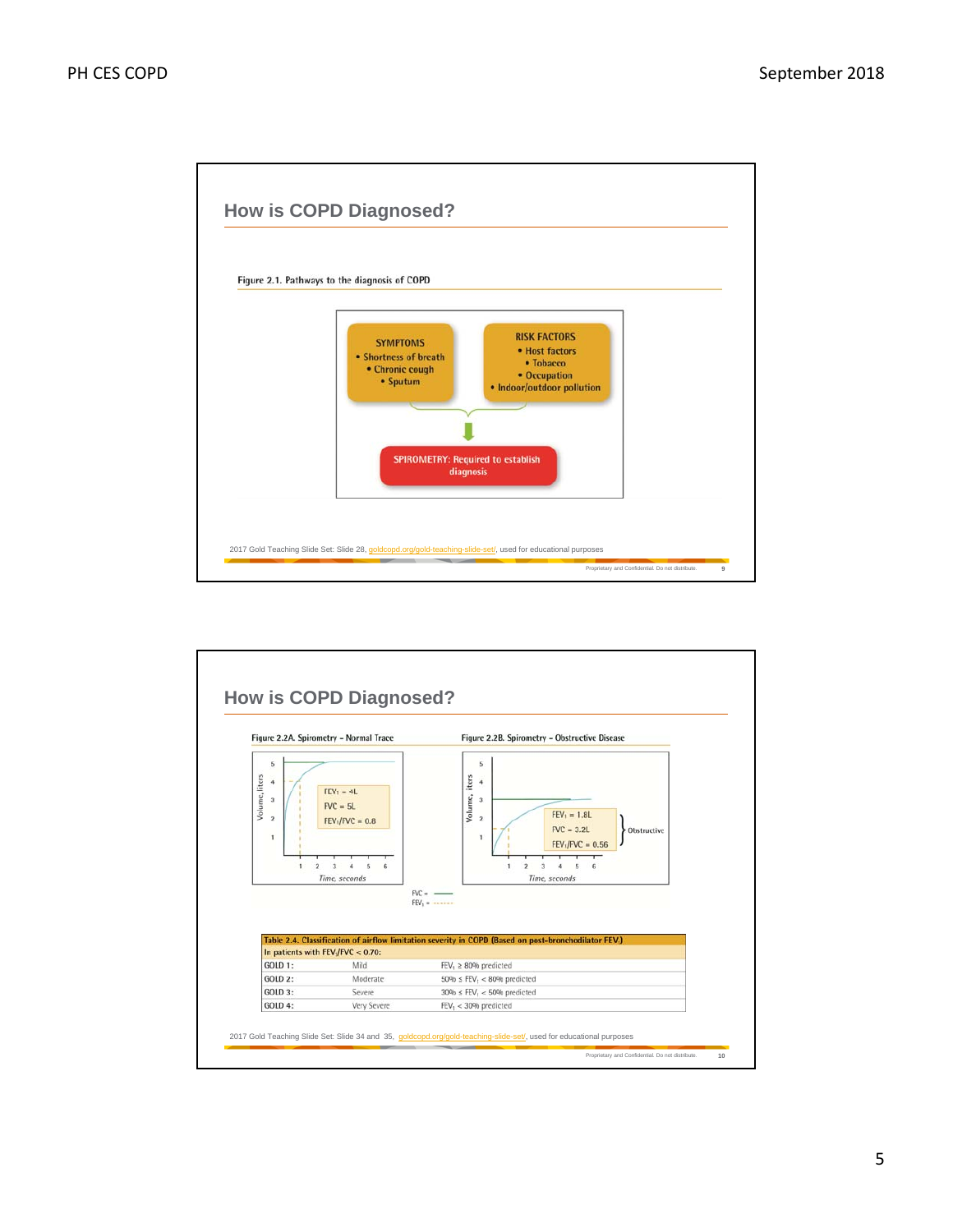

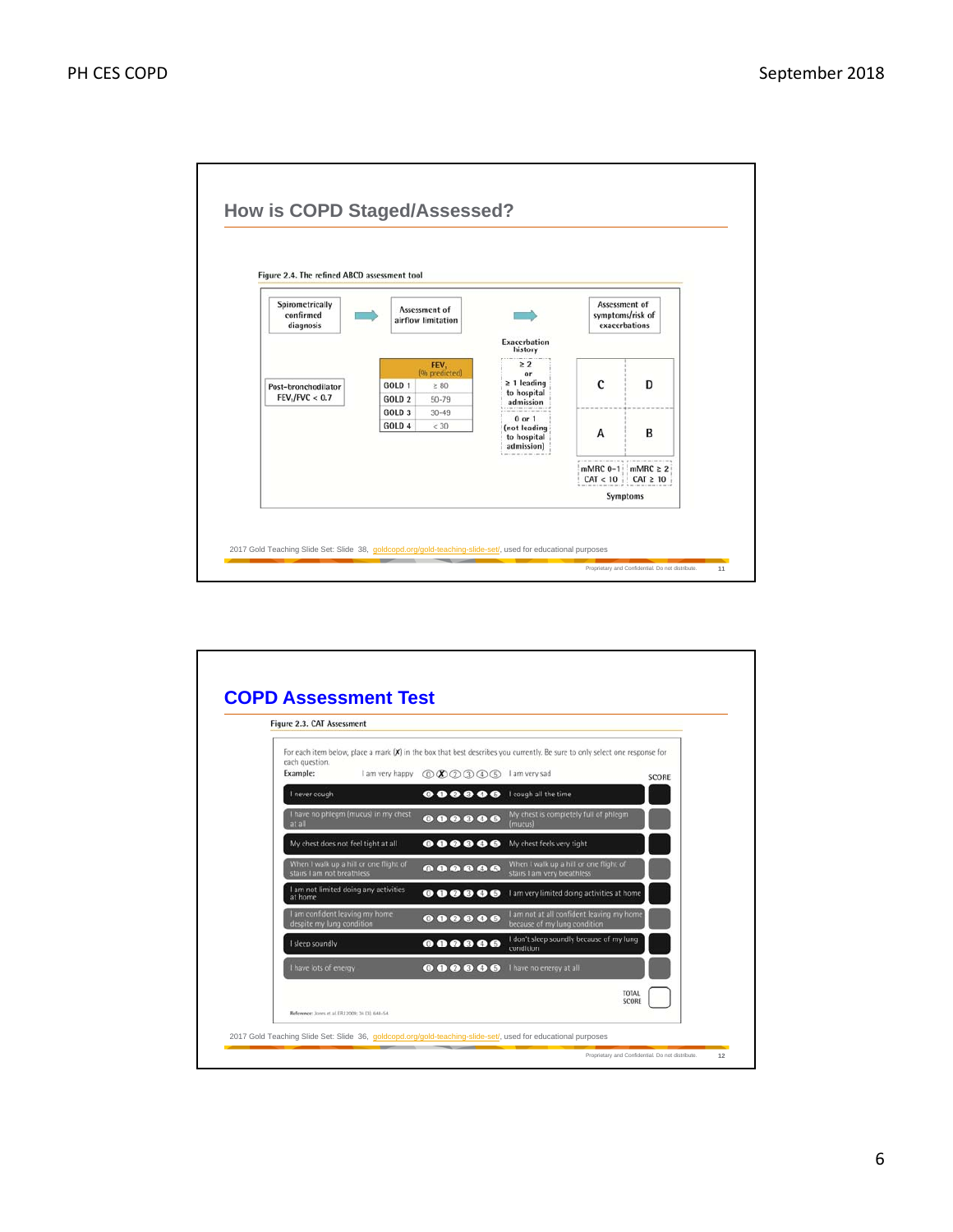

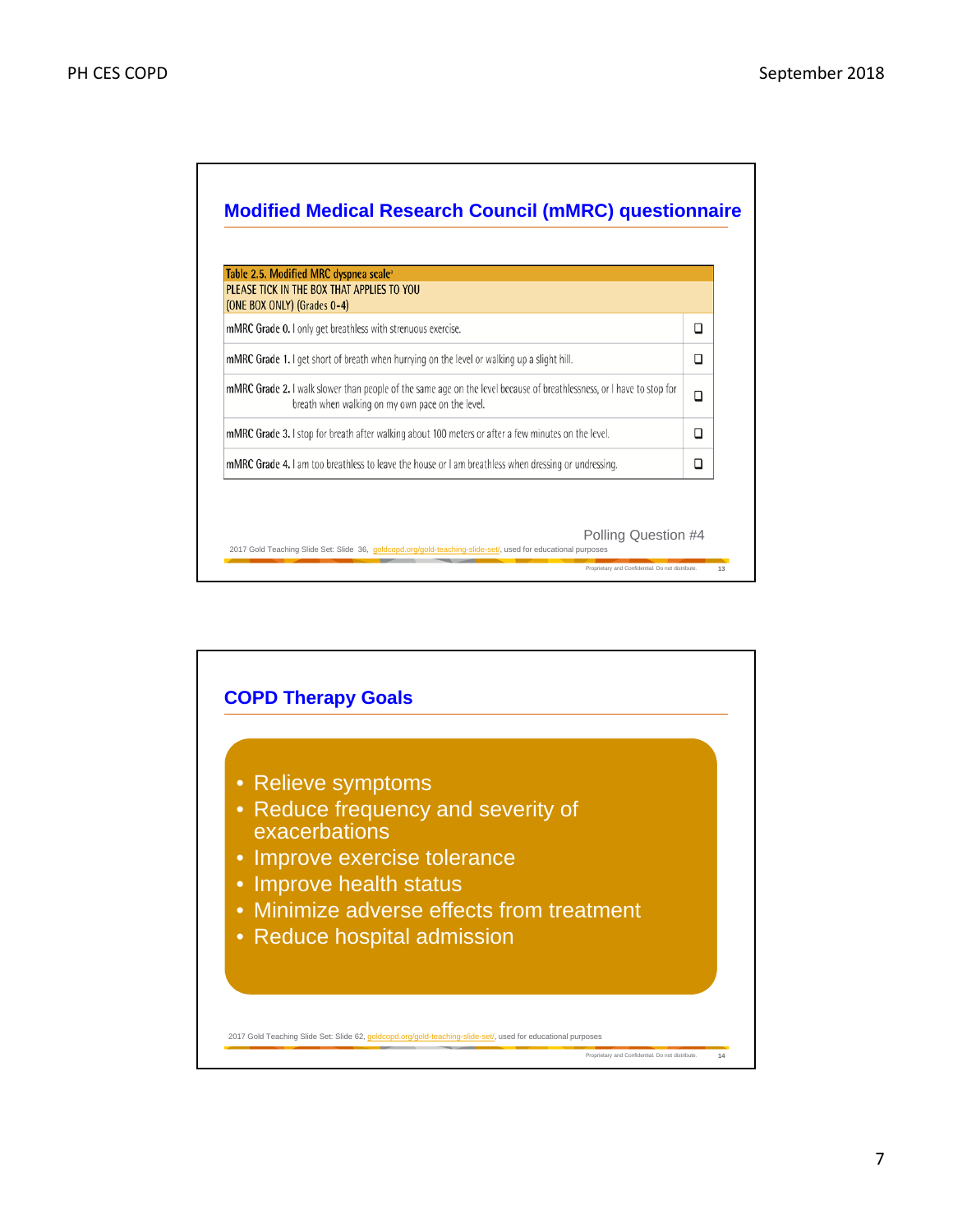|   |         | Table 3.1. Brief strategies to help the patient willing to quit                                                     |
|---|---------|---------------------------------------------------------------------------------------------------------------------|
| ٠ | ASK:    | Systematically identify all tobacco users at every visit.                                                           |
|   |         | Implement an office-wide system that ensures that, for EVERY patient at EVERY clinic visit, tobacco-use status      |
|   |         | is queried and documented.                                                                                          |
|   | ADVISE: | Strongly urge all tobacco users to quit.                                                                            |
|   |         | In a clear, strong, and personalized manner, urge every tobacco user to quit.                                       |
|   | ASSESS: | Determine willingness and rationale of patient's desire to make a quit attempt.                                     |
|   |         | Ask every tobacco user if he or she is willing to make a quit attempt at this time (e.g., within the next 30 days). |
| ٠ | ASSIST: | Aid the patient in quitting.                                                                                        |
|   |         | Help the patient with a quit plan; provide practical counseling; provide intra-treatment social support; help the   |
|   |         | patient obtain extra-treatment social support; recommend use of approved pharmacotherapy except in special          |
|   |         | circumstances; provide supplementary materials.                                                                     |
|   |         | ARRANGE: Schedule follow-up contact.                                                                                |
|   |         | Schedule follow-up contact, either in person or via telephone.                                                      |

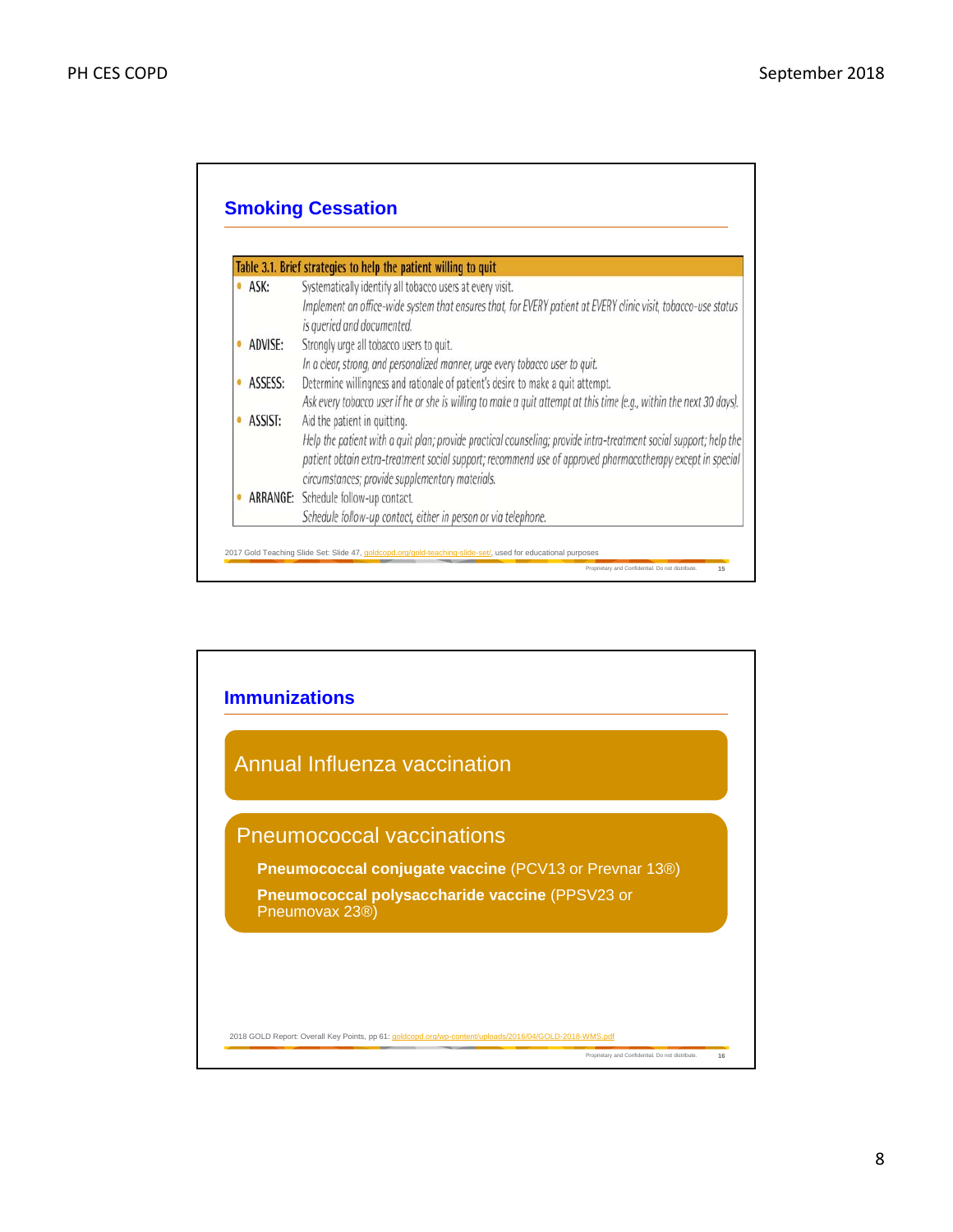

# **COPD Pharmacotherapy: Short-Acting Beta-Agonist (SABA)**

## **Place in Therapy**:

Treatment of acute bronchospasm and for bronchospasm prophylaxis

# **Adverse Effects:**

Tachycardia, tremor, excitability, headache, throat irritation

# **Costs:**

Inhaled Aerosol: Around \$60/month Nebulizer Solution: \$15-\$250

| <b>Generic Name</b>       | <b>Brand Name</b>                                                | <b>How Supplied</b>                                                                |
|---------------------------|------------------------------------------------------------------|------------------------------------------------------------------------------------|
| <b>Inhaled Aerosol</b>    |                                                                  |                                                                                    |
| <b>Albuterol Sulfate</b>  | <b>Proair HFA</b><br><b>Proventil HFA</b><br><b>Ventolin HFA</b> | 90 <sub>mcq</sub>                                                                  |
| Levalbuterol Tartrate     | <b>Xopenex HFA</b>                                               | 45 <sub>mcq</sub>                                                                  |
| <b>Nebulizer Solution</b> |                                                                  |                                                                                    |
| <b>Albuterol Sulfate</b>  | Accuneb<br><b>Proventil</b><br><b>Generic</b>                    | 0.63mg/3mL (0.021%)<br>1.25mg/3mL (0.042%)<br>2.5mg/3mL (0.083%)<br>5mg/1mL (0.5%) |
| Levalbuterol HCI          | <b>Xopenex</b><br><b>Generic</b>                                 | $0.31$ mg/ $3$ mL<br>$0.63$ mg/ $3$ mL<br>1.25mg/0.5mL<br>1.25mg/3mL               |
| Metaproterenol Sulfate    | <b>Generic</b>                                                   | 0.4%<br>0.6%                                                                       |

- 
- Clinical Resource, Inhalers for COPD. Pharmacist's Letter. January 2018. <u>pharmacist.therapeuticresearch.com</u><br>Clinical Pharmacology [Internet]. Tampa (FL): Elsevier. 2018 Copyright. [8/2018]. Available from: <u>www.clinicalp</u>

Proprietary and Confidential. Do not distribute. **18**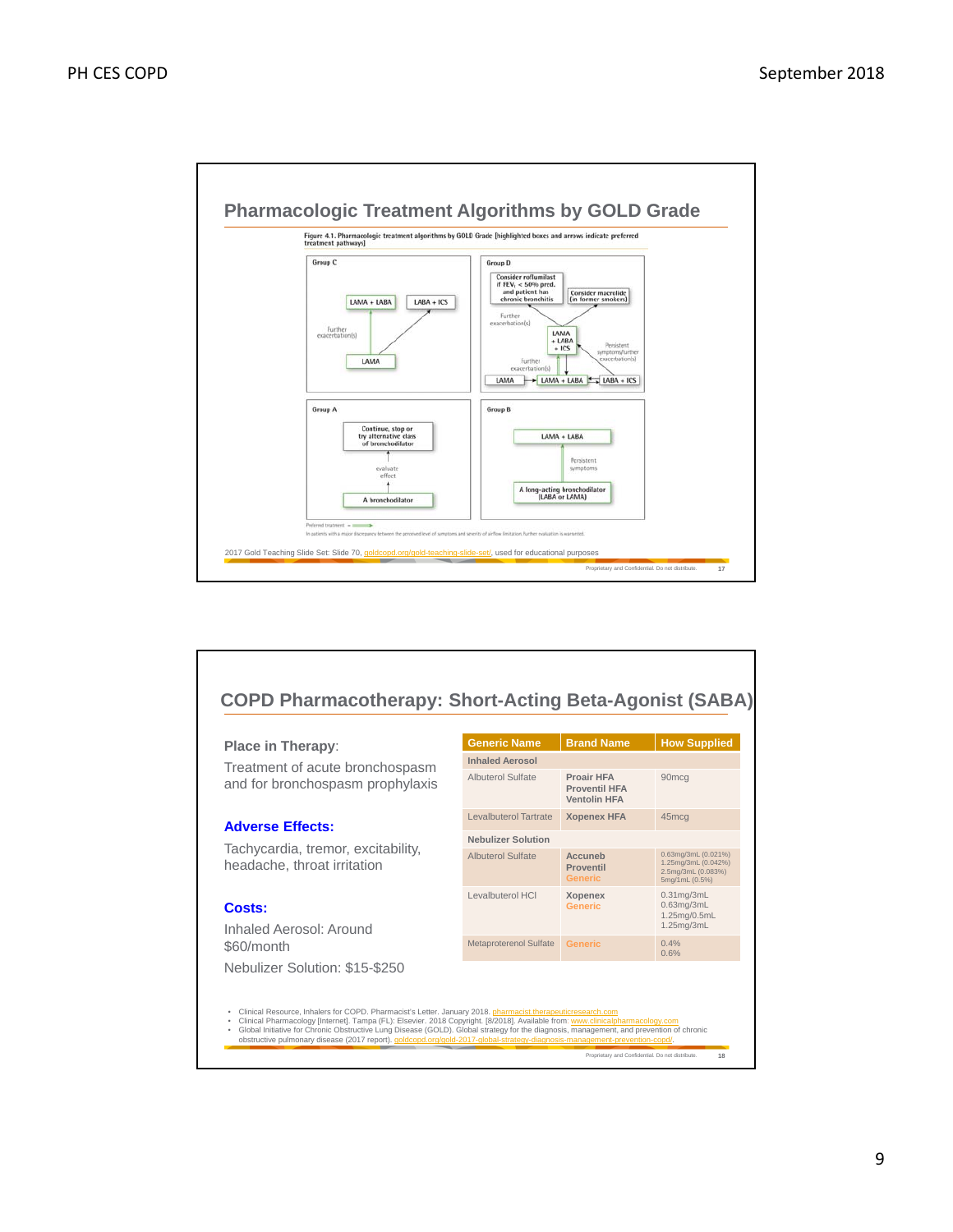

| <b>Generic Name</b>                 | <b>Brand Name</b>                                                                     | <b>How Supplied</b>                         | <b>Usual Dosage</b>                     |
|-------------------------------------|---------------------------------------------------------------------------------------|---------------------------------------------|-----------------------------------------|
| <b>Inhalation Powder / Inhalers</b> |                                                                                       |                                             |                                         |
| Formoterol Fumarate                 | <b>Foradil Aerolizer</b><br>Do Not Shake                                              | 12 <sub>mcq</sub><br>inhalation powder (60) | 1 inhalation BID                        |
| Indacaterol Maleate                 | <b>Arcapta Neohaler</b><br>Do Not Shake<br>Use new inhaler with each<br><b>RX</b>     | 75 <sub>mcq</sub><br>inhalation powder (30) | 1 inhalation daily                      |
| Olodaterol                          | <b>Striverdi Respimat</b><br>Prime if no use x 3 days<br><b>Discard after 90-days</b> | 2.5mcq<br>inhalation aerosol (60)           | 1 inhalation daily                      |
| Salmeterol                          | <b>Serevent Diskus</b><br>Do Not Shake                                                | 50 <sub>mcq</sub><br>inhalation powder (60) | 1 inhalation BID                        |
| <b>Nebulizer Solutions</b>          |                                                                                       |                                             |                                         |
| <b>Arformoterol Tartrate</b>        | <b>Brovana</b><br>Do not mix                                                          | 15mcq/2mL<br>single-dose vial               | 15mcg SVN Q12h<br>SVN over 5-10 minutes |
| Formoterol Fumarate                 | Perforomist<br>Jet nebulization                                                       | 20mcq/2mL                                   | 20mcg SVN BID                           |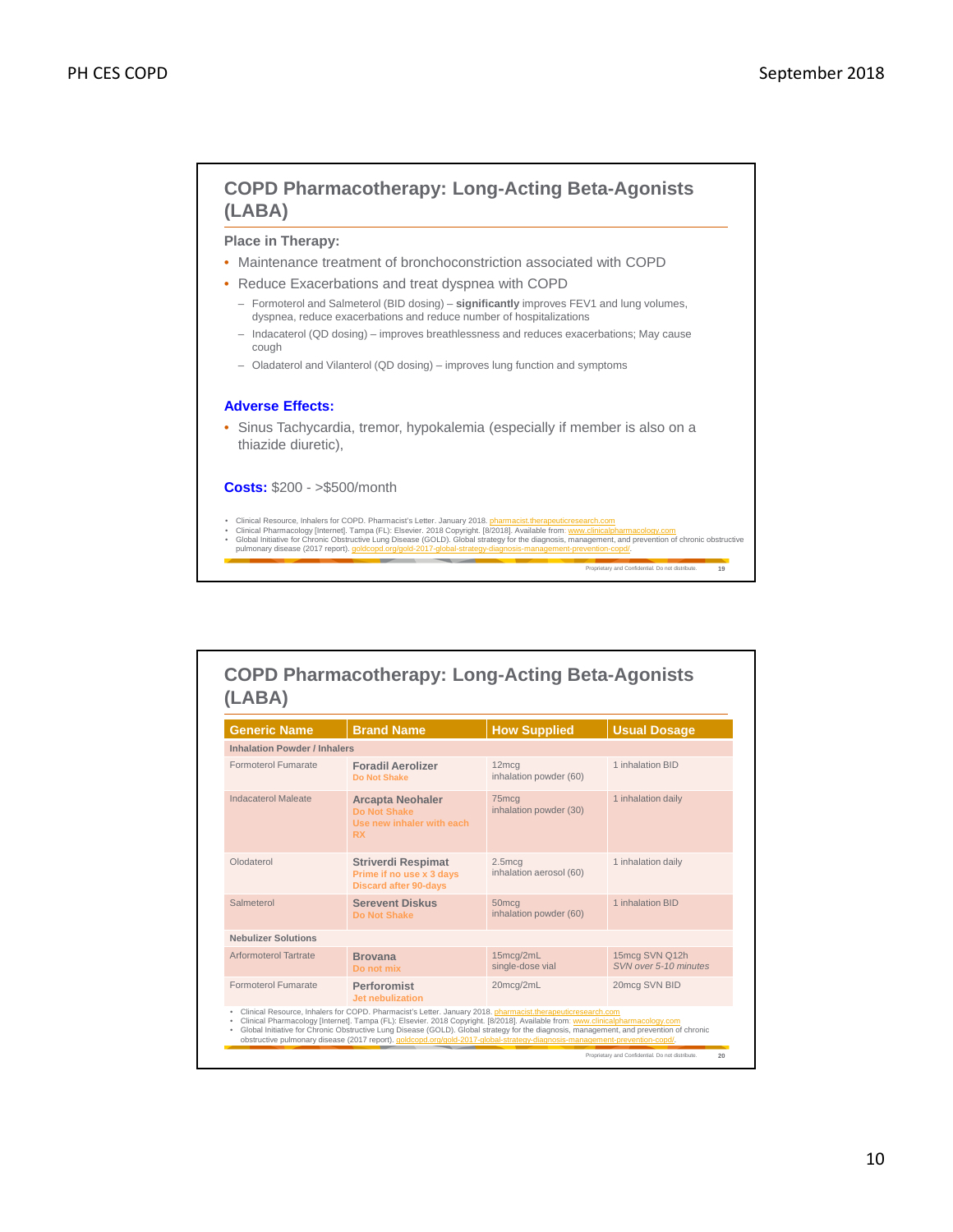# **COPD Pharmacotherapy: Antimuscarinic Antagonists**

Ipratropium (nebulizer)

Generic Name | Brand Name | How

Ipratropium (aerosol) **Atrovent HFA** 17mcg/actuation

**Atrovent Solution Generic**

Tiotropium **Spiriva Handihaler** 18mcg inhalation **Do not swallow capsule Do not shake**

**Do not swallow capsule Discard after 3 months**

**Do not shake Discard after 45 days**

**Do not shake Discard after 30 sprays**

**Short-Acting Inhaled Antimuscarinics (SAMA)**

**Long-Acting Inhaled Antimuscarinics (LAMA)**

Tiotropium **Spiriva Respimat**

Aclidinium **Tudorza Pressair**

Umeclidinium **Incruse Ellipta**

#### **Place in Therapy**:

- **Long-Acting**: Provide long-term maintenance of bronchospasm associated with COPD, improve symptoms (tiotropium), reduce exacerbations (and thus hospitalizations).
- **Short-Acting**: Short acting muscarinic antagonists provided small benefits over SABA in terms of lung function, health status and requirement for oral steroids. SAMA requires multiple daily dosing, not used as often as LAMA.

#### **Adverse Effects:**

• Anticholinergic effects - primarily dry mouth. May cause urinary retention, increased intraocular pressure, but incident rates are low.

#### **Costs:** \$80 - >\$500

- 
- 
- Clinical Resource, Inhalers for COPD. Pharmacist's Letter. January 2018. **pharmacist.therapeuticresearch.com**<br>Clinical Pharmacology [Internet]. Tampa (FL): Elsevier. 2018 Copyright. [8/2018]. Available from: <u>www.clinicalp</u>

Proprietary and Confidential. Do not distribute. **21**

**Supplied**

0.2% solution for inhalation

2.5mcg inhalation aerosol

powder

400mcg inhalation powder

62.5mcg inhalation powder

# **COPD Pharmacotherapy: Inhaled Corticosteroids (ICS)**

## **Place in Therapy**:

- Suppression of inflammation and immune response
- Monotherapy does not modify long-term decline in FEV1 nor mortality for COPD patients
- Combination therapy with LABA and/or LAMA show improved efficacy over monotherapy

#### **Adverse Effects:**

- Candidiasis, hoarse voice, skin bruising, pneumonia.
- Observational studies suggest increase risk of hyperglycemia, cataracts and mycobacterial infection (including TB).
- Varied results regarding risk of fractures and decreases in bone density with randomized controlled trials.

**Costs: \$150 - >\$300**

• **Oral glucocorticoids** play a role in acute management of exacerbations but have no role in chronic daily treatment of COPD

Several side effects, including steroid myopathy can contribute to muscle weakness and respiratory failure in those with severe COPD

Clinical Resource, Inhalers for COPD. Pharmacist's Letter. January 2018. https://

PL/2018/Jan/Re-Evaluate-Blood-Pressure-Goals-With-New-Hypertension-Guidelines<br>• Clinical Pharmacology [Internet]. Tampa (FL): Elsevier. 2018 Copyright. [8/2018]. Available from: http://www.clinicalpharmacology.com<br>• Global

Proprietary and Confidential. Do not distribute. **22**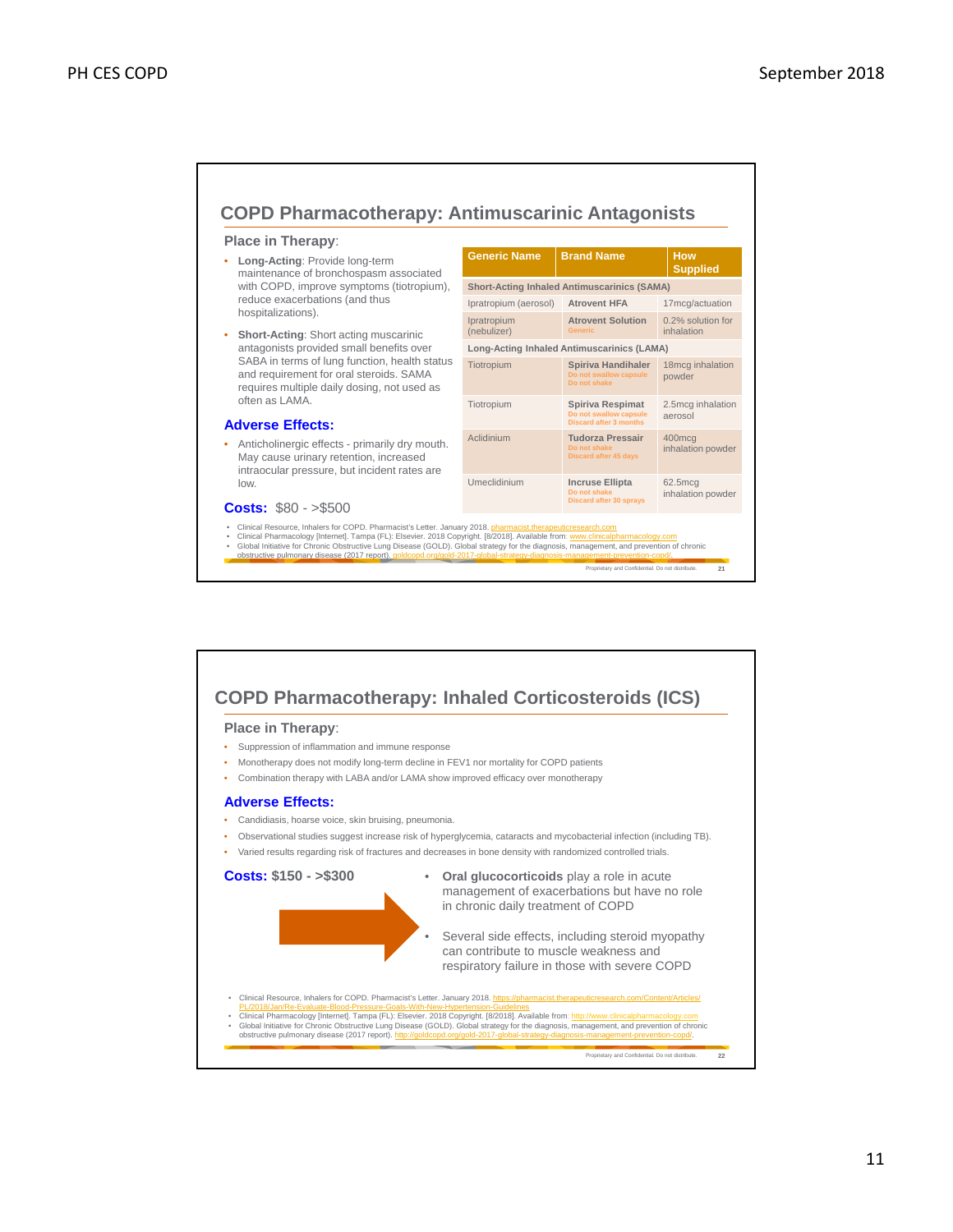

| <b>Inhalation Powder</b><br><b>Budesonide</b><br><b>Pulmicort Flexhaler</b><br>90mcg, 180mcg<br>Prime per instructions that come with device<br>Do Not Shake<br><b>Fluticasone Propionate</b><br><b>Flovent Diskus</b><br>50, 100, 250mcq<br>Discard after 6 weeks from pouch opening (50mcg dose)<br>Discard 2 months from foil pouch opening (100 and 250mcg)<br>dose)<br><b>Eluticasone Euroate</b><br><b>Arnuity Ellipta</b><br>100, 200mcg<br><b>Discard after 30 Sprays</b> |  |  |  |  |
|-----------------------------------------------------------------------------------------------------------------------------------------------------------------------------------------------------------------------------------------------------------------------------------------------------------------------------------------------------------------------------------------------------------------------------------------------------------------------------------|--|--|--|--|
|                                                                                                                                                                                                                                                                                                                                                                                                                                                                                   |  |  |  |  |
|                                                                                                                                                                                                                                                                                                                                                                                                                                                                                   |  |  |  |  |
|                                                                                                                                                                                                                                                                                                                                                                                                                                                                                   |  |  |  |  |
|                                                                                                                                                                                                                                                                                                                                                                                                                                                                                   |  |  |  |  |
| Mometasone Furoate<br><b>Asmanex Twisthaler</b><br>110, 220mcg<br>Discard after 45 days of foil pouch opening                                                                                                                                                                                                                                                                                                                                                                     |  |  |  |  |
| <b>Nebulizer Solution (SVN)</b>                                                                                                                                                                                                                                                                                                                                                                                                                                                   |  |  |  |  |
| <b>Budesonide</b><br><b>Pulmicort Respules</b><br>0.25mg/2mL,<br><b>Generic</b><br>$0.5$ mg/2mL,<br>1mg/2mL                                                                                                                                                                                                                                                                                                                                                                       |  |  |  |  |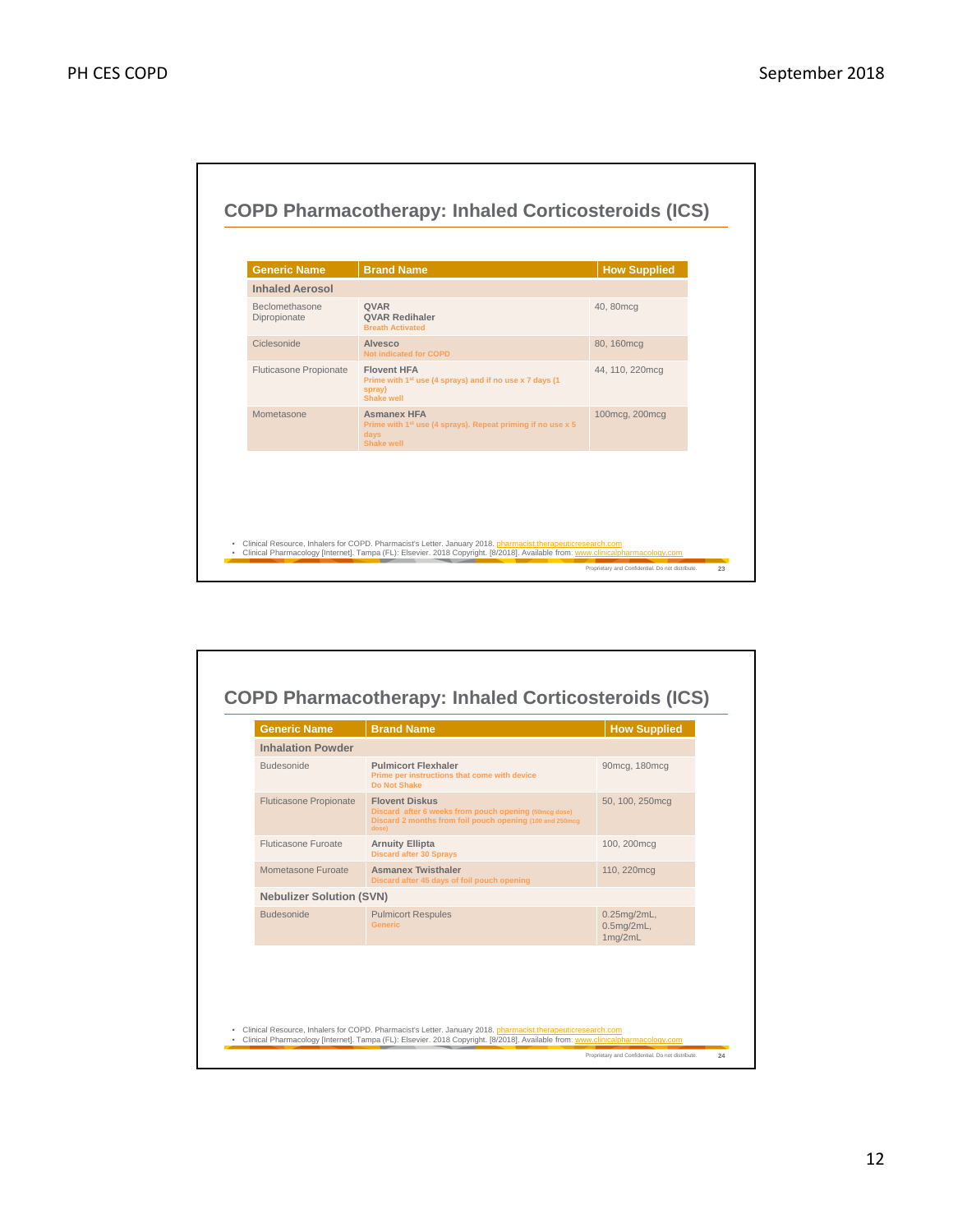

| <b>COPD Pharmacotherapy: Combined Long-Acting Beta-</b> |  |
|---------------------------------------------------------|--|
| Agonist and Inhaled Corticosteroid (LABA + ICS)         |  |

| <b>Generic Name</b>                              | <b>Brand Name</b>                                                                                 | <b>How Supplied</b>                                                                                                                                                                                                                                                                                                                                            | <b>Usual Dosage</b>                                                                                                                                 |
|--------------------------------------------------|---------------------------------------------------------------------------------------------------|----------------------------------------------------------------------------------------------------------------------------------------------------------------------------------------------------------------------------------------------------------------------------------------------------------------------------------------------------------------|-----------------------------------------------------------------------------------------------------------------------------------------------------|
| <b>Inhalation Aerosols</b>                       |                                                                                                   |                                                                                                                                                                                                                                                                                                                                                                |                                                                                                                                                     |
| Formoterol Fumarate +<br>Mometasone Furoate      | Dulera<br>Prime if no use x 5 days                                                                | 100-5mcg or 200-5mcg<br>inhalation aerosol (120)                                                                                                                                                                                                                                                                                                               | 2 inhalations BID                                                                                                                                   |
| Formoterol Fumarate +<br><b>Budesonide</b>       | <b>Symbicort</b><br>Prime if no use x 7 days or<br>dropped<br><b>Discard after 90-days</b>        | 80-4.5mcg or 160-4.5mcg<br>Inhalation aerosol (120)                                                                                                                                                                                                                                                                                                            | 2 inhalations BID                                                                                                                                   |
| Salmeterol Xinafoate +<br>Fluticasone Propionate | <b>Advair HFA</b><br>Prime if no use x 28 days<br><b>Shake well</b>                               | 45-21, 115-21, 230-21mcg<br>Inhalation aerosol (120)                                                                                                                                                                                                                                                                                                           | 2 inhalations BID                                                                                                                                   |
| <b>Inhalation Powders</b>                        |                                                                                                   |                                                                                                                                                                                                                                                                                                                                                                |                                                                                                                                                     |
| Salmeterol + Fluticasone<br>Propionate           | <b>Advair Diskus</b><br><b>Discard after 30-days</b><br>Do Not Shake                              | 100-50, 250-50, 500-50mcq<br>Inhalation powder (60)                                                                                                                                                                                                                                                                                                            | 1 inhalation BID                                                                                                                                    |
| Vilanterol +<br><b>Fluticasone Furoate</b>       | <b>Breo Ellipta</b><br><b>Discard after 30-days</b><br>Do Not Shake                               | 100-25mcg<br>Inhalation powder (30)                                                                                                                                                                                                                                                                                                                            | 1 inhalation daily                                                                                                                                  |
| Salmeterol + Fluticasone<br>Propionate           | <b>AirDuo RespiClick</b><br><b>Discard after 30-days</b><br><b>Do Not Shake</b><br><b>Generic</b> | 55-14, 113-14, 232-14mcg<br>Inhalation powder (60)                                                                                                                                                                                                                                                                                                             | 1 inhalation BID                                                                                                                                    |
|                                                  |                                                                                                   | Clinical Resource, Inhalers for COPD. Pharmacist's Letter. January 2018. pharmacist.therapeuticresearch.com<br>Clinical Pharmacology [Internet]. Tampa (FL): Elsevier. 2018 Copyright. [8/2018]. Available from: www.clinicalpharmacology.com<br>pulmonary disease (2017 report). goldcopd.org/gold-2017-global-strategy-diagnosis-management-prevention-copd/ | Global Initiative for Chronic Obstructive Lung Disease (GOLD). Global strategy for the diagnosis, management, and prevention of chronic obstructive |
|                                                  |                                                                                                   |                                                                                                                                                                                                                                                                                                                                                                | Proprietary and Confidential. Do not distribute.<br>26                                                                                              |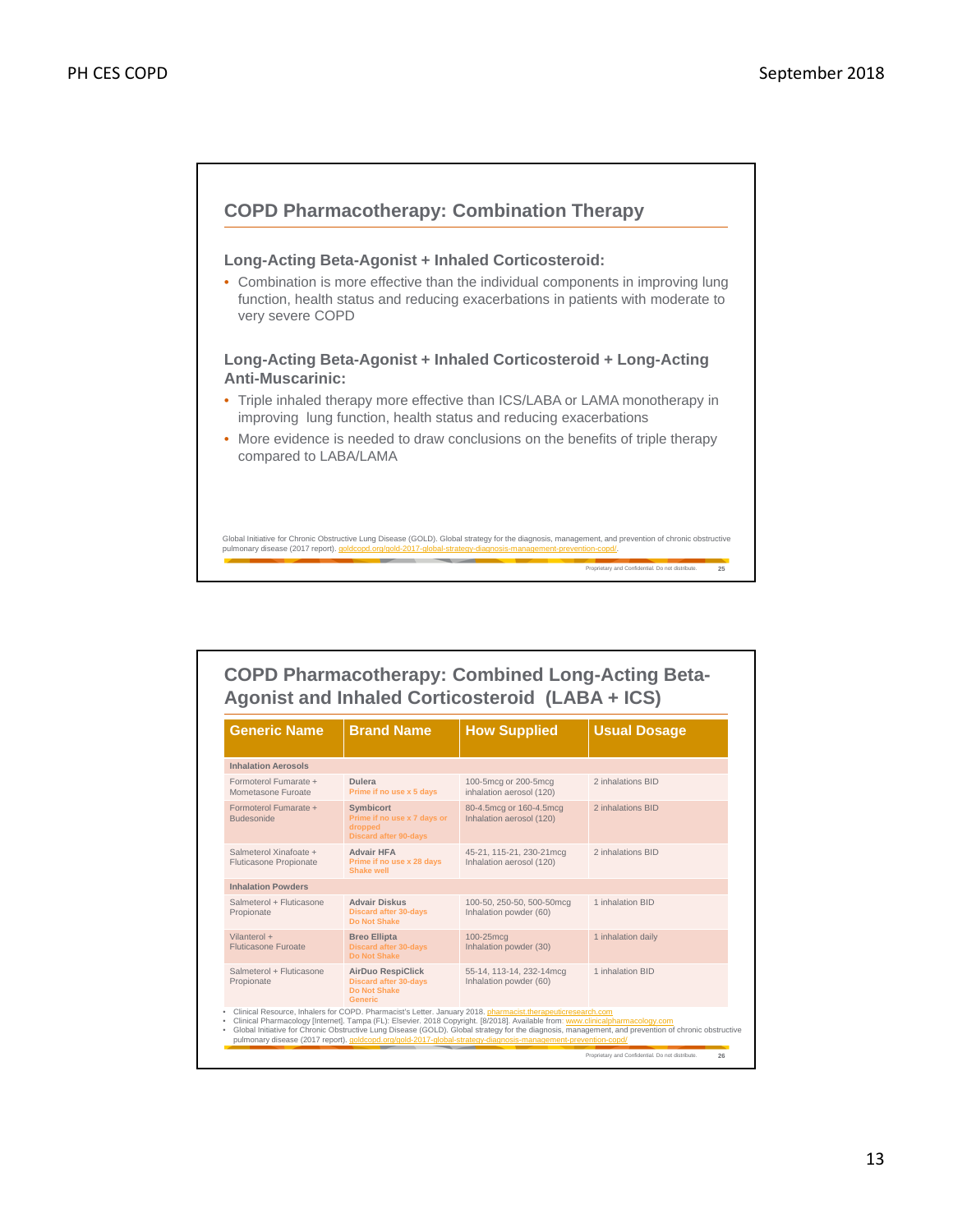

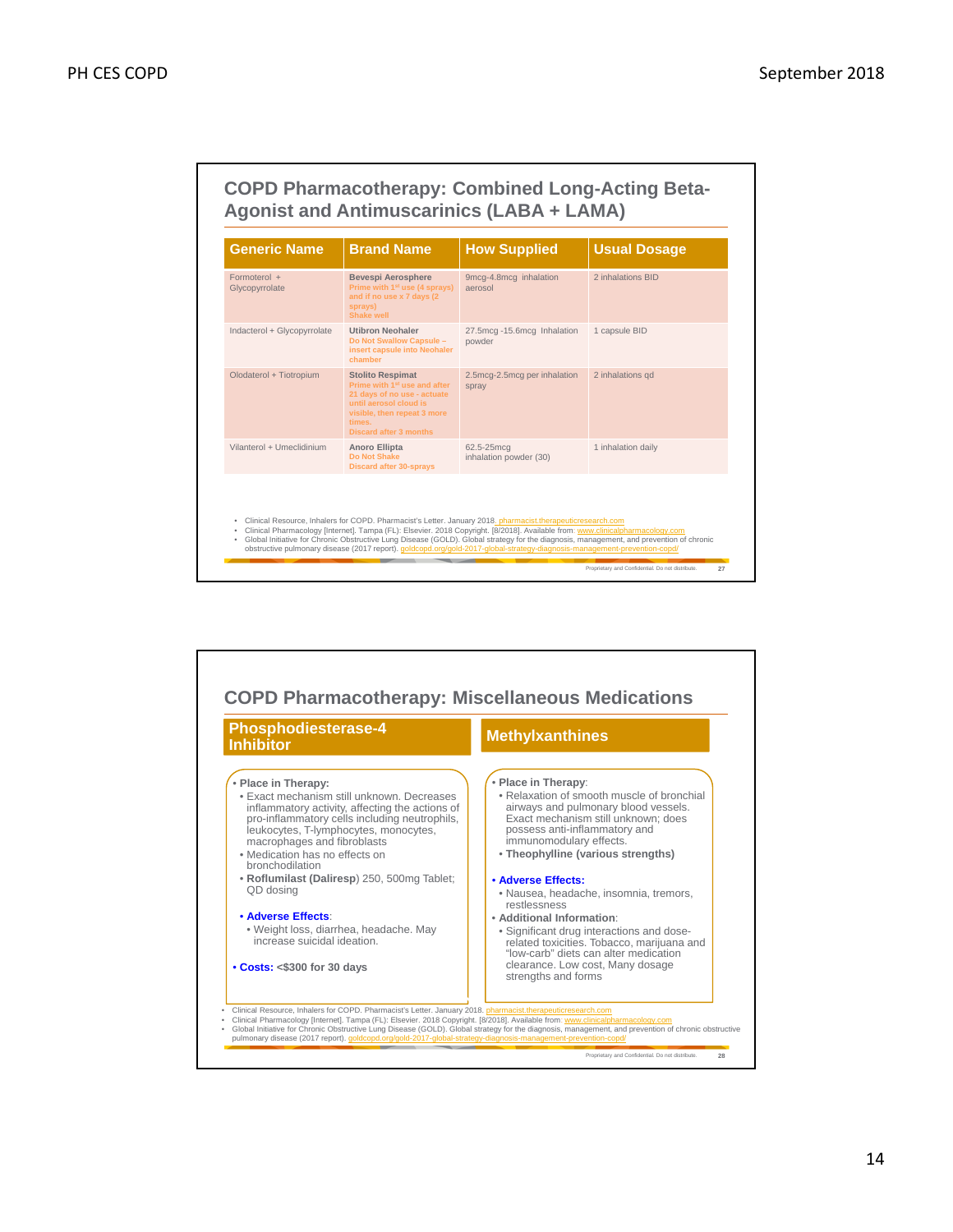

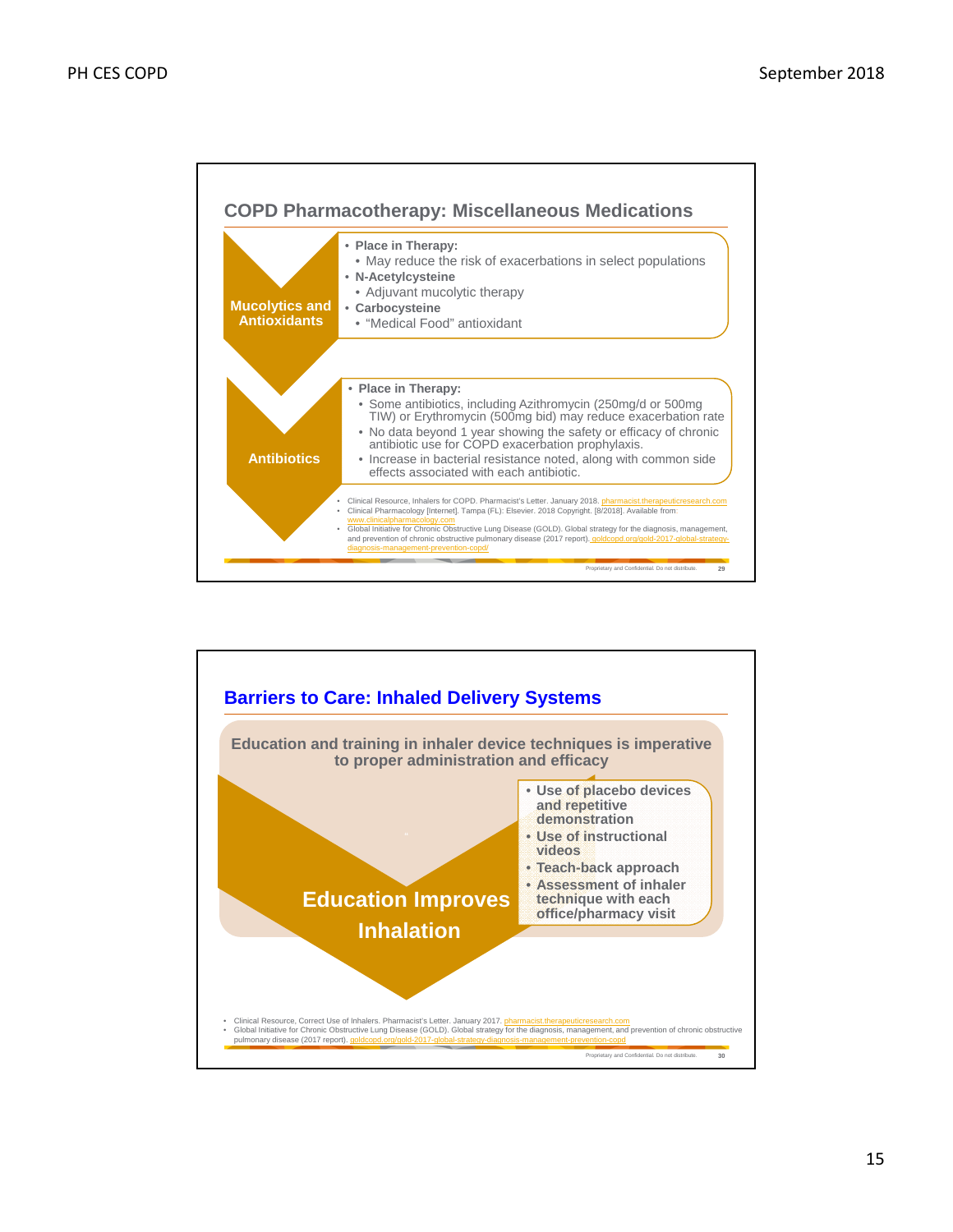

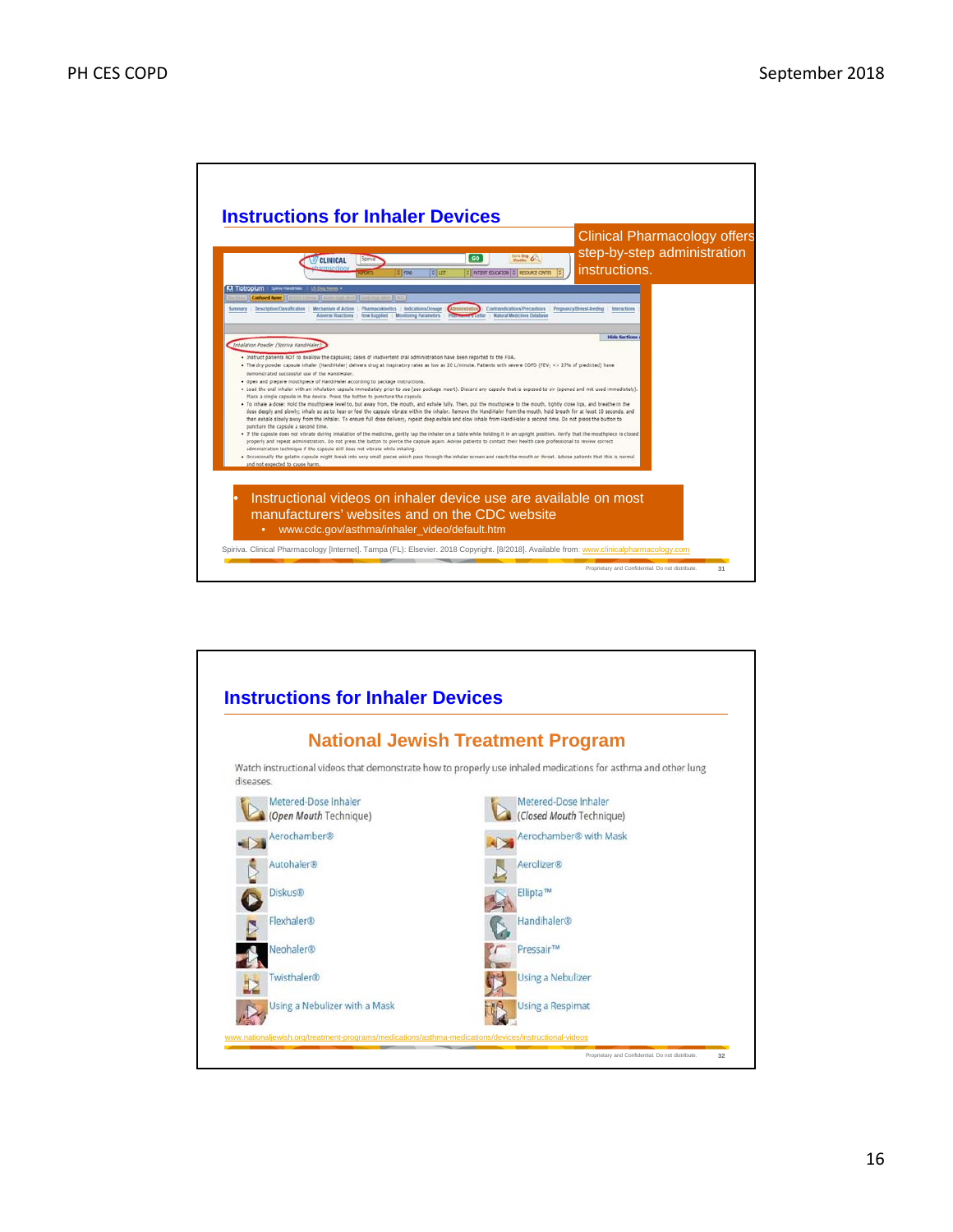

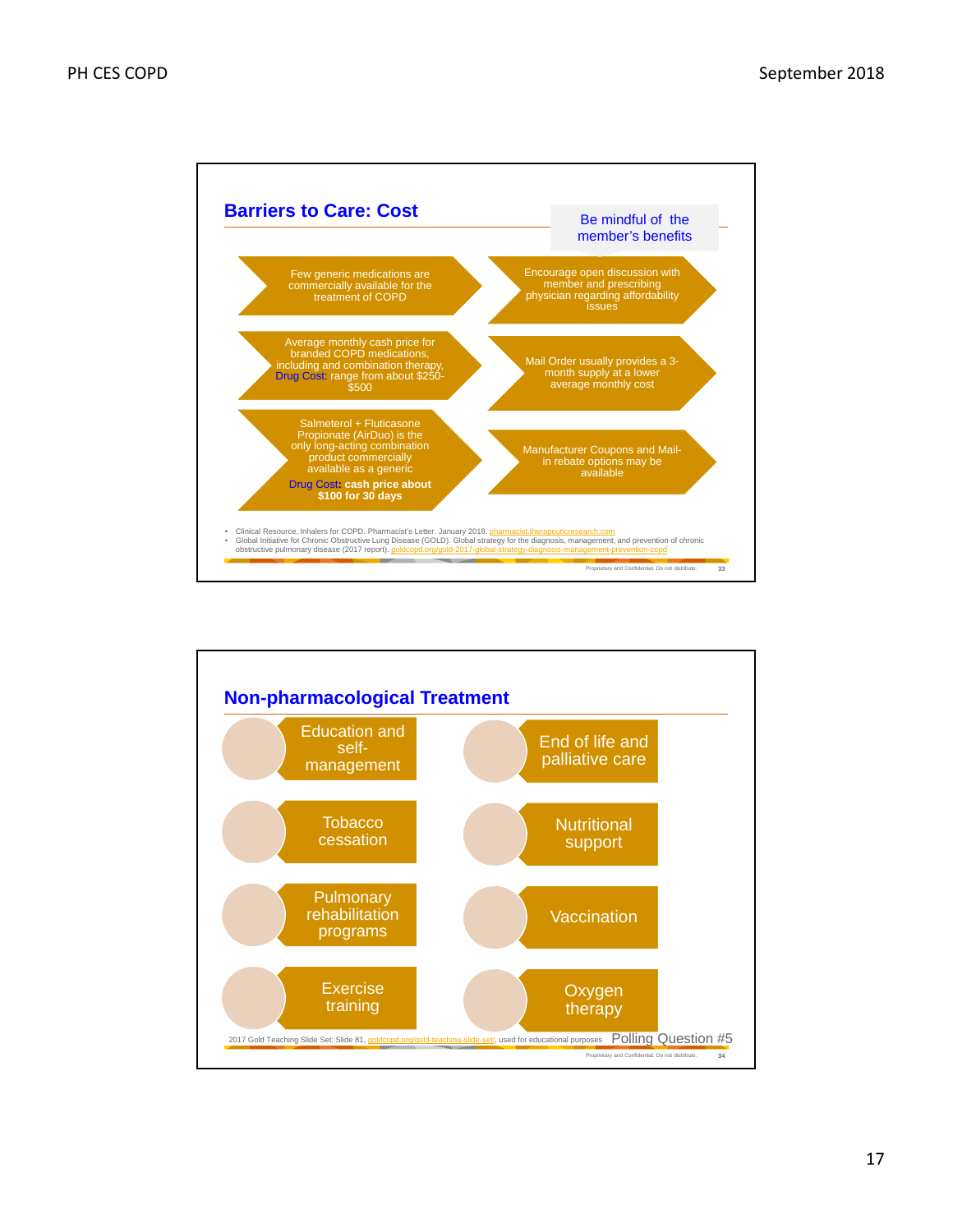

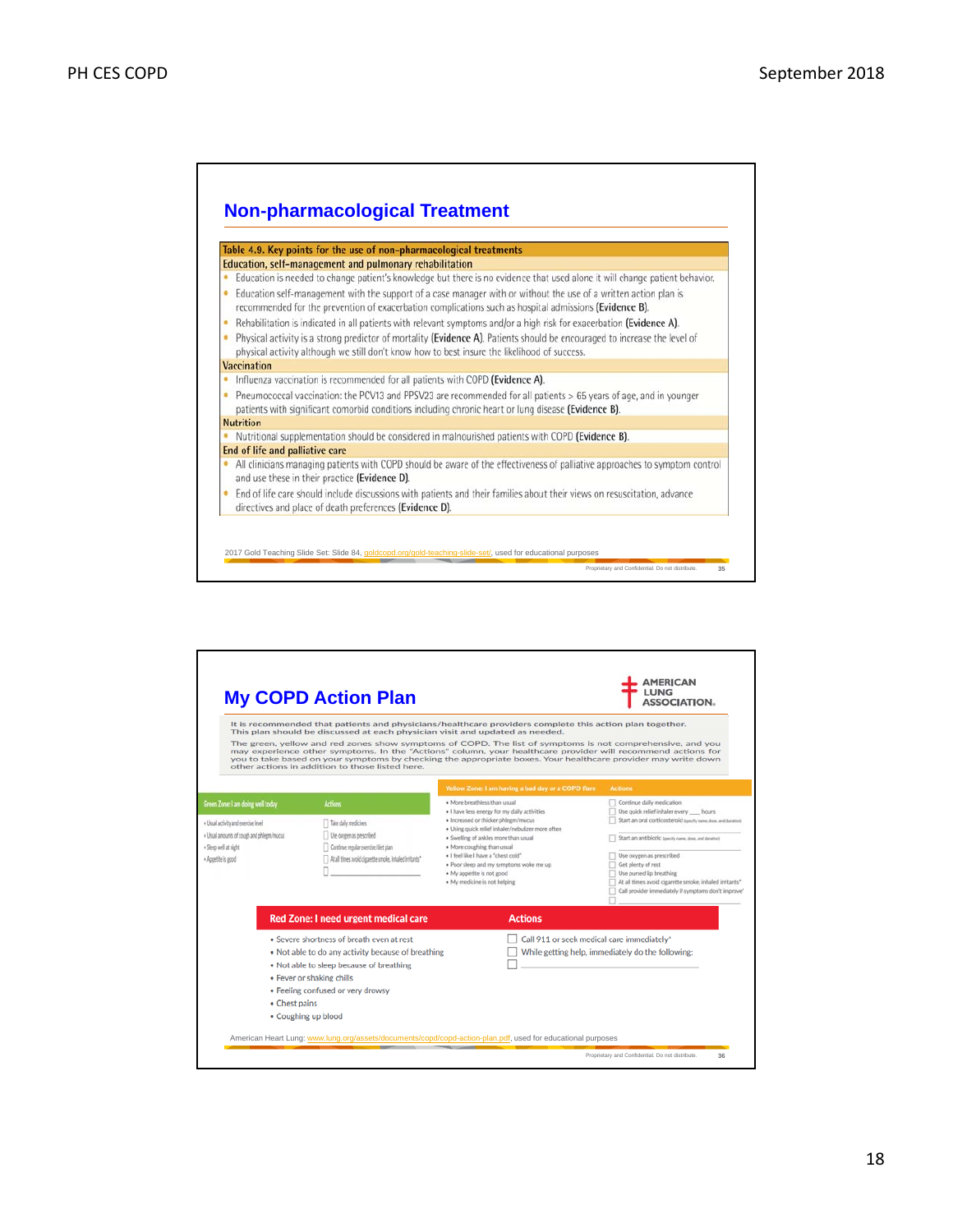|               | Table 4.8. Non-pharmacologic management of COPD                                        |                   |                                             |
|---------------|----------------------------------------------------------------------------------------|-------------------|---------------------------------------------|
| Patient group | <b>Essential</b>                                                                       | Recommended       | Depending on local quidelines               |
| A             | Smoking cessation (can include pharmacologic<br>treatment)                             | Physical activity | Flu vaccination<br>Pneumococcal vaccination |
| B-D           | Smoking cessation (can include pharmacologic<br>treatment)<br>Pulmonary rehabilitation | Physical activity | Flu vaccination<br>Pneumococcal vaccination |

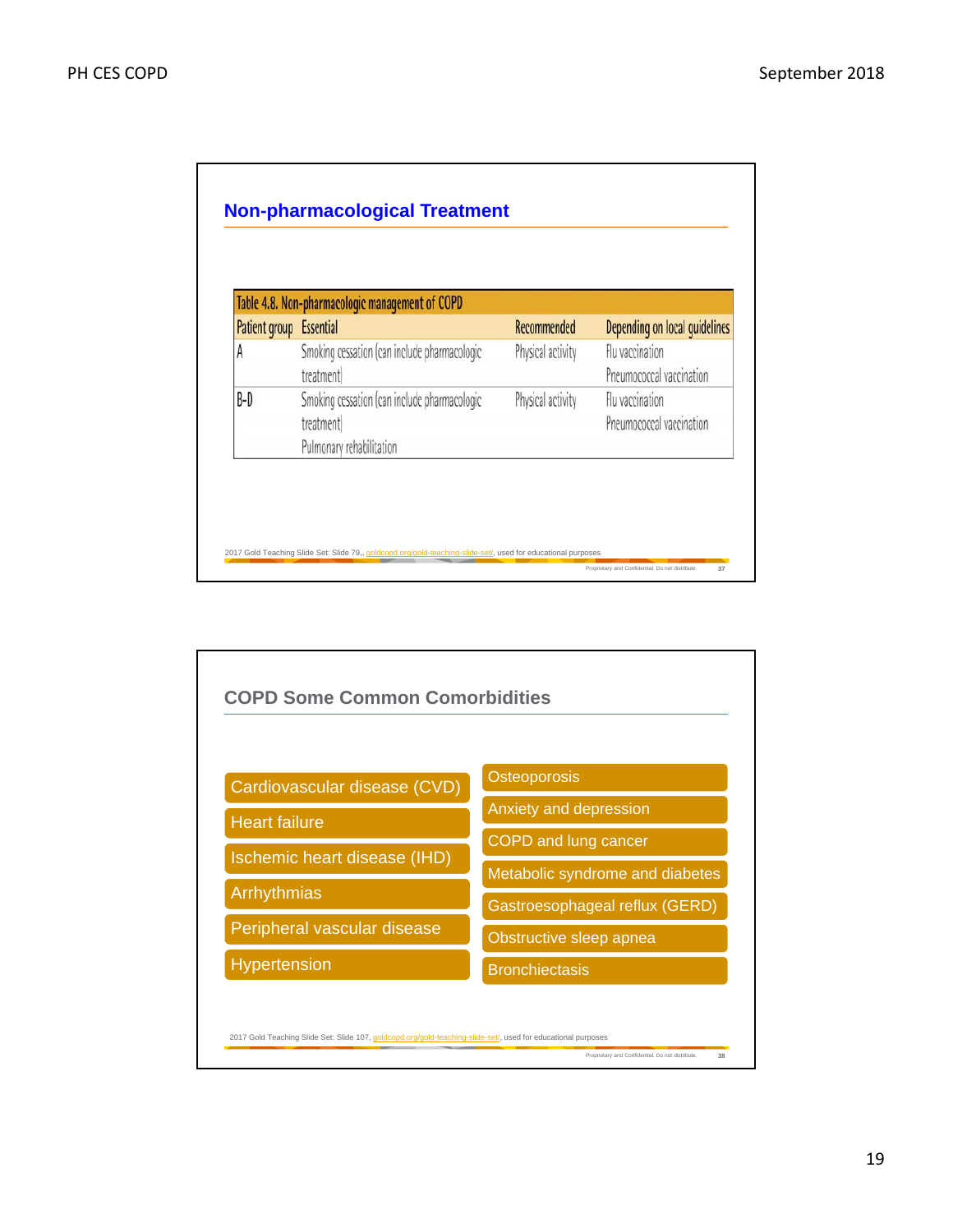

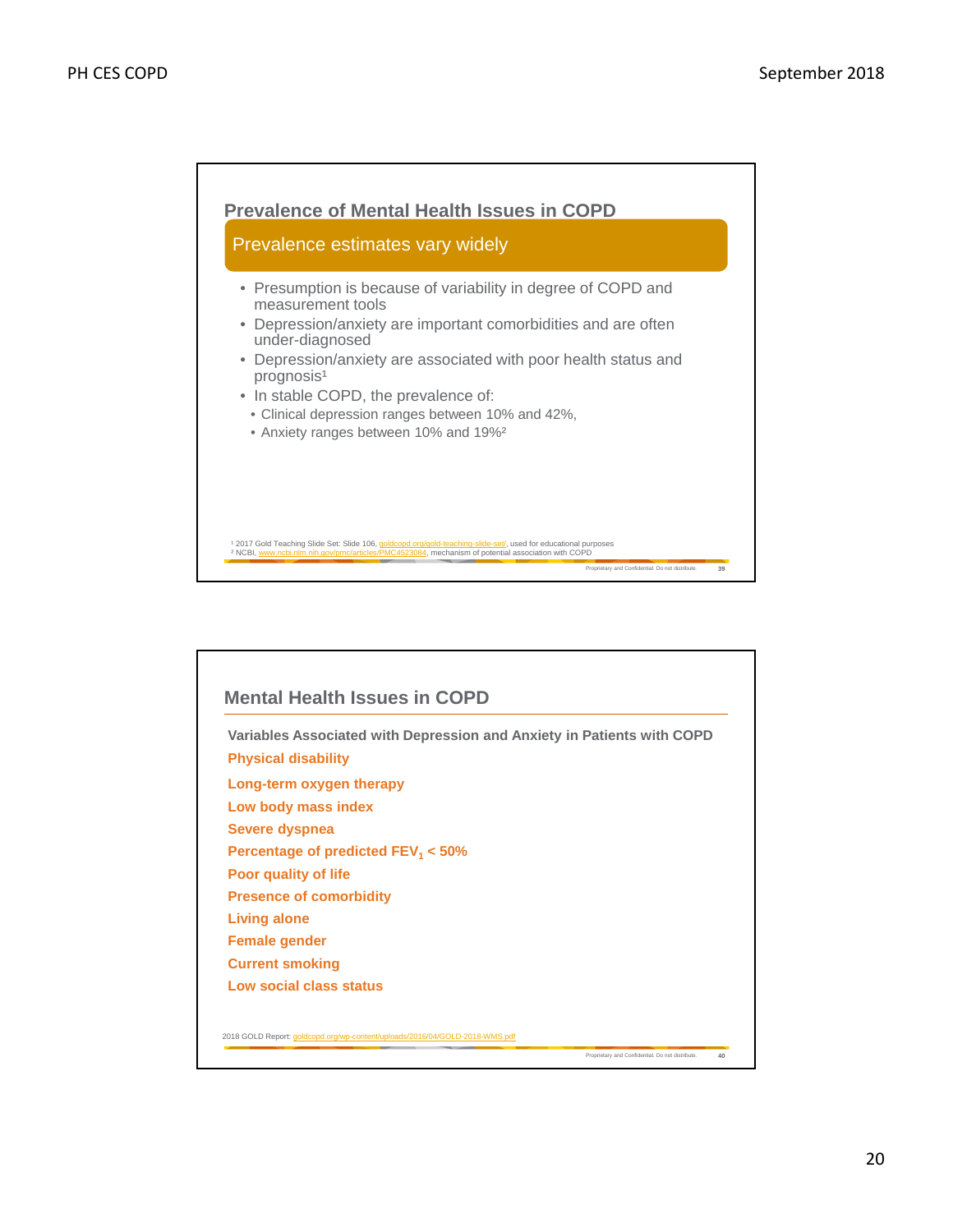

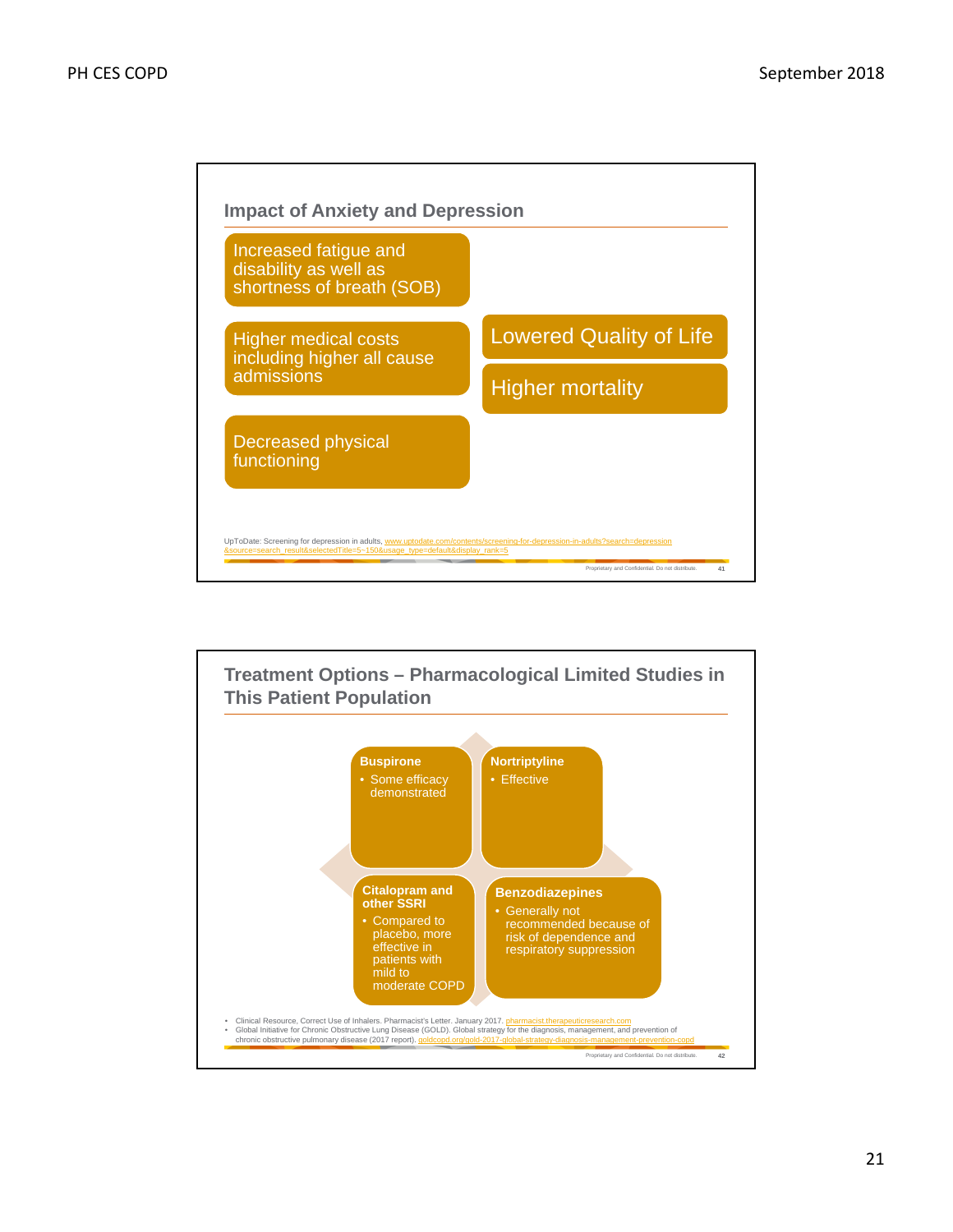

| <b>Right Provider</b>                                                                                                                                                          | <b>Right Medications</b>                                                                                                                                                            |
|--------------------------------------------------------------------------------------------------------------------------------------------------------------------------------|-------------------------------------------------------------------------------------------------------------------------------------------------------------------------------------|
| $\cdot$ PCP<br>• Pulmonologist<br>• Pulmonary Rehab Program<br>• Behavioral Health                                                                                             | • I ARA<br>• I AMA<br>$\bullet$ SARA<br>• Inhaled Corticosteroids (ICS)<br>• Combined Therapy                                                                                       |
| <b>Right Care</b>                                                                                                                                                              | • Monitoring Side Effects                                                                                                                                                           |
| • Identifying Cause of COPD<br>• Identifying and Monitoring<br><b>Symptoms</b><br>• Having COPD Action Plan<br>• <i>Immunizations</i><br>• Palliative Care/Hospice<br>• Oxygen | <b>Right Lifestyle</b><br>• Smoking Cessation<br>• Limit Exposure to Triggers<br>• Nutrition<br>• Exercise<br>• Achieve and Maintain Healthy<br><b>Weight</b><br>• Avoid ETOH Abuse |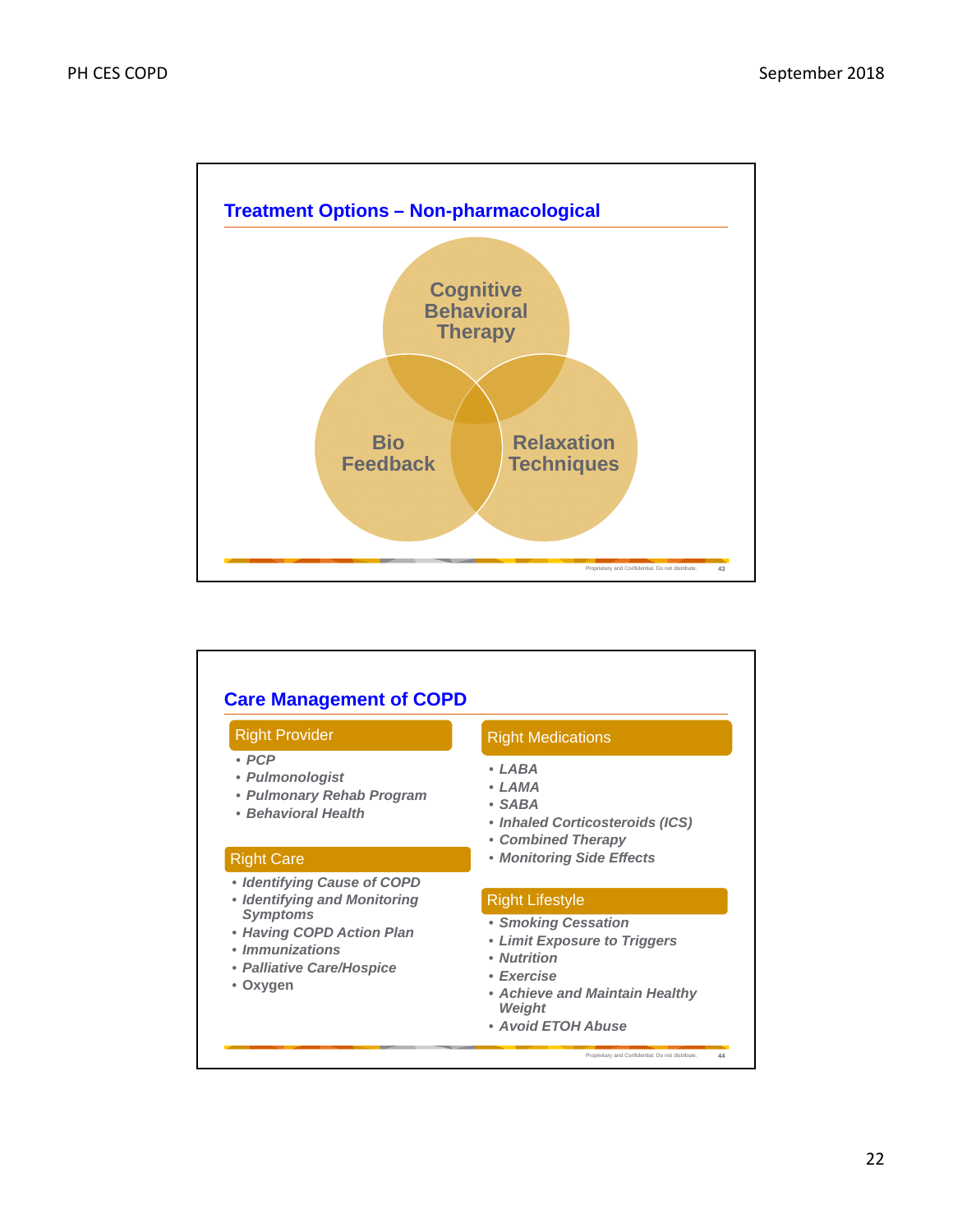

|                 | Clinical Pharmacology web-site, www.clinicalpharmacology.com                                                                                                                                                                                                    |
|-----------------|-----------------------------------------------------------------------------------------------------------------------------------------------------------------------------------------------------------------------------------------------------------------|
|                 | Clinical Resource, Inhalers for COPD. Pharmacist's Letter. January 2018.<br>pharmacist.therapeuticresearch.com                                                                                                                                                  |
|                 | Global Initiative for chronic obstruction lung disease GOLD Report, 2018, goldcopd.org/wp-<br>content/uploads/2016/04/GOLD-2018-WMS.pdf, 2018, Accessed August 23, 2018                                                                                         |
|                 | Global Initiative for chronic obstructive lung disease (GOLD): teaching slide set, goldcopd.org/gold-<br>teaching-slide-set, February 2017, Accessed, August 23, 2018                                                                                           |
|                 | Weiss, Scott, Chronic obstructive pulmonary disease: Risk factors and risk reduction,<br>www.uptodate.com/contents/chronic-obstructive-pulmonary-disease-risk-factors-and-risk-reduction,<br>July 2018, Access ed, August 23, 2018                              |
| August 23, 2018 | Williams, John and Nieuwsma, Jason, Screening for depression in adults,<br>www.uptodate.com/contents/screening-for-depression-in-adults?search=depression&source<br>=search_result&selectedTitle=5~150&usage_type=default &display_rank=5, July 2018, Accessed, |
|                 | Yohannes, Abebaw and Alexopoulos George, Depression and Anxiety in patients with COPD,<br>www.ncbi.nlm.nih.gov/pmc/articles/PMC4523084/, Sept 23, 2014, Accessed Sept 11, 2018                                                                                  |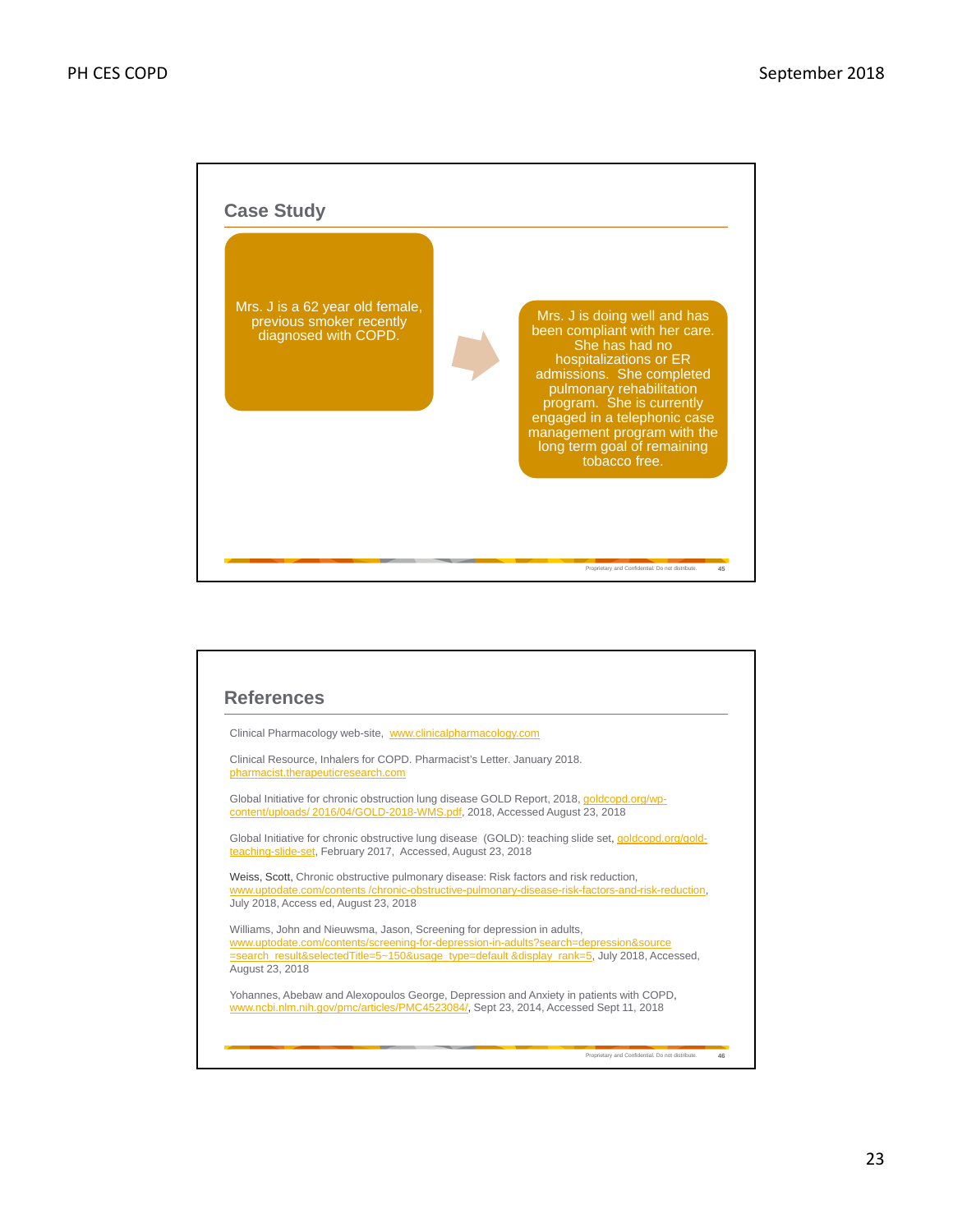